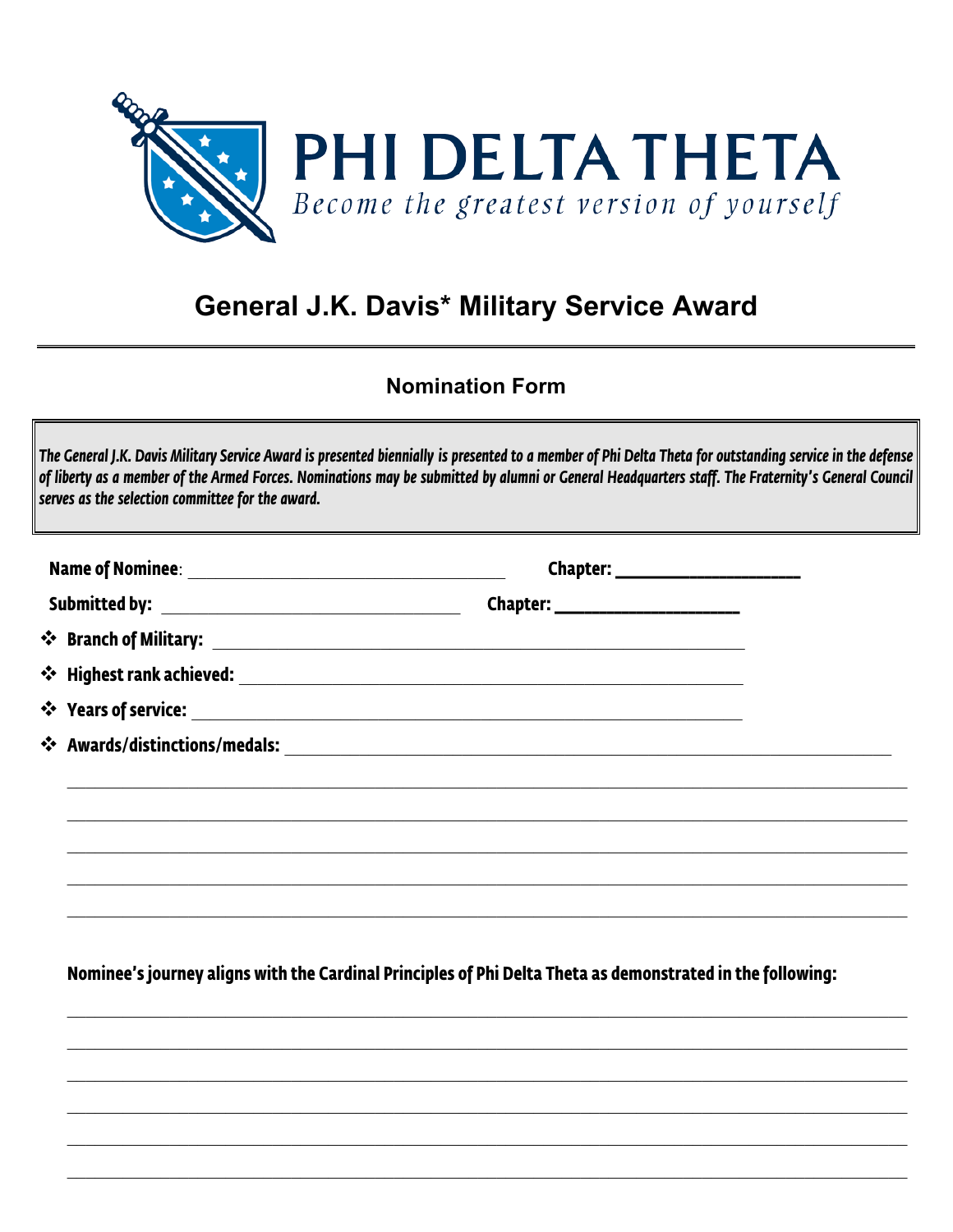Nominee has demonstrated service to others outside of the military (selfless service)

Points of interest to demonstrate nominee's qualifications for this award (i.e. leadership roles outside of the military):

Other notes of interest: the contract of the contract of the contract of the contract of the contract of the contract of the contract of the contract of the contract of the contract of the contract of the contract of the c

(Additional information on any area may be attached to this nomination form.) Submit completed nominations by May 1 (even years)

> Please mail or fax to: Kelly Derickson The Phi Delta Theta International Headquarters 2 South Campus Avenue | Oxford, Ohio 45056 513.523.6345 or 513.523.9200 FAX kderickson@phideltatheta.org